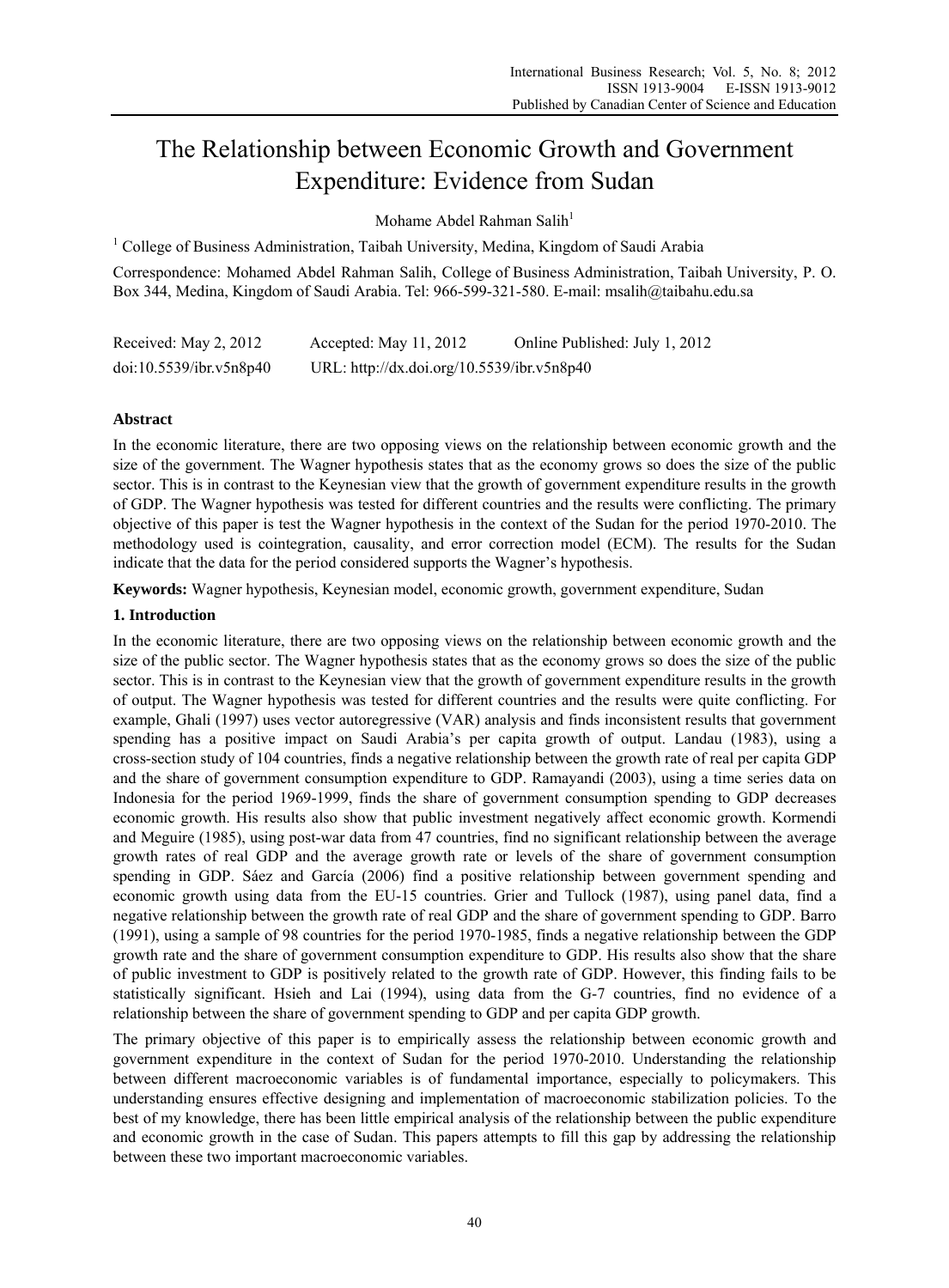The remainder of the paper is organized as follows. Section 2 describes the methodology employed. Section 3 presents data used, results obtained, and discussion. Section 4 wraps the paper up with summary and conclusion.

## **2. Methodology**

In time series analysis, the properties of standard estimation and testing techniques depend on the assumption that the variables under consideration are stationary. Regression analysis conducted on non-stationary series can produce misleading results. This is referred to as "spurious regression" by Granger and Newbold (1974). Indeed, they maintain that spurious regression "produces statistically significant results between series that contain a trend and otherwise random". Phillips (1986) shows that when the series are not stationary, the ordinary least squares (OLS) estimator is not consistent and the t and F statistics do not follow the known standard distributions.

If the mean and variance of a series are constant over time, then the series is said to be stationary i.e. no unit root. If the series is not stationary, differencing techniques are normally used to transform a series from non-stationary to stationary. In most cases, the first difference of a non-stationary series will transform it into stationary. If a series is stationary without the process of differencing, it is denoted by I(0), or integrated of order 0. On the other hand, if a series is stationary after the first difference, it is denoted by I(1), or integrated of order 1. In general, if a series is stationary after the  $p^{th}$  differencing, then it is denoted by  $I(p)$ , or integrated of order p. Several techniques for testing stationarity are proposed in the literature. The most commonly used are the augmented Dickey-Fuller (ADF) test and the Phillip-Perron (PP) test.

#### *2.1 The ADF and PP Tests*

The ADF and PP tests are used to test the stationarity of a series. In equations (1) and (2) below the series of interest is x. The symbol  $\Delta$  indicates the first difference of the series x, t in equation (2) is a time trend, and k is the number of lagged variables that are used to ensure the error term e is white noise. The optimal number of lags is determined, among others ways, by either using the Akaike Information Criterion (AIC) or the significance of the estimated coefficients of these lagged variables.

$$
\Delta x_t = \alpha_1 + \gamma_1 x_{t-1} + \sum_{i=1}^k c_{1i} \Delta x_{t-i} + e_{1t} \tag{1}
$$

$$
\Delta x_t = \alpha_2 + \gamma_2 x_{t-1} + \beta t + \sum_{i=1}^k c_{2i} \Delta x_{t-i} + e_{2t}
$$
 (2)

The ADF technique tests the null hypothesis  $\gamma_i = 0$  against the alternative hypothesis  $\gamma_i < 0$  (*i* = 1, 2). Rejection of the null hypothesis is an indication that the series  $x$  is stationary. In equation (1) the alternative hypothesis indicates the series is a mean-stationary and in equation (2) it indicates the series is a trend-stationary.

The ADF test has been criticized because it does not allow for the presence of structural breaks. It is possible for the ADF test to erroneously reject the unit root hypothesis if the series has structural breaks. Perron (1989) shows that "failing to allow for an existing break, leads to a bias that reduces the ability to reject the unit root hypothesis, which is otherwise false". Several authors have proposed to overcome this problem by endogenously determining the breaks. See e.g. Zivot and Andrews (1992), Perron and Vogelsang (1992), Perron (1997), Lumsdaine and Papell (1997), Clements *et al* (1998), and Lee and Strazicich (2003).

#### *2.2 Unit Root Test with Structural Breaks*

As indicated above, the ADF test does not allow for the presence of structural breaks. Zivot and Andrews (1992) propose a procedure that allows for one structural break. They specify three models similar to (3)-(5) below to test unit root with one structural break.

$$
\Delta x_t = \alpha_1 + \gamma_1 x_{t-1} + \beta_1 t + \delta_1 D U_t + \sum_{i=1}^k c_{1i} \Delta x_{t-i} + e_{1t} \tag{3}
$$

$$
\Delta x_t = \alpha_2 + \gamma_2 x_{t-1} + \beta_2 t + \theta_2 D T_t + \sum_{i=1}^k c_{2i} \Delta x_{t-i} + e_{2t}
$$
\n(4)

$$
\Delta x_t = \alpha_3 + \gamma_3 x_{t-1} + \beta_3 t + \delta_3 D U_t + \theta_3 D T_t + \sum_{i=1}^k c_{3i} \Delta x_{t-i} + e_{3t} \tag{5}
$$

Where  $DU_t$  is a dummy variable for a mean shift occurring at each possible break date (TB), and  $DT_t$  is the corresponding trend shift. These two variables are defined as follows:

$$
DU_t = \begin{cases} 1 & \text{if } t > TB \\ 0 & \text{otherwise} \end{cases} \text{ and } DT_t = \begin{cases} t - TB & \text{if } t > TB \\ 0 & \text{Otherwise} \end{cases} \tag{6}
$$

Again, as is the case with the ADF test, the null hypothesis in the above three models (3)-(5) is  $\gamma_i = 0$  against the alternative hypothesis  $\gamma_i$  < 0 ( $i$  = 1, 2, and 3). Except for trimmed end points, Zivot and Andrews (1992)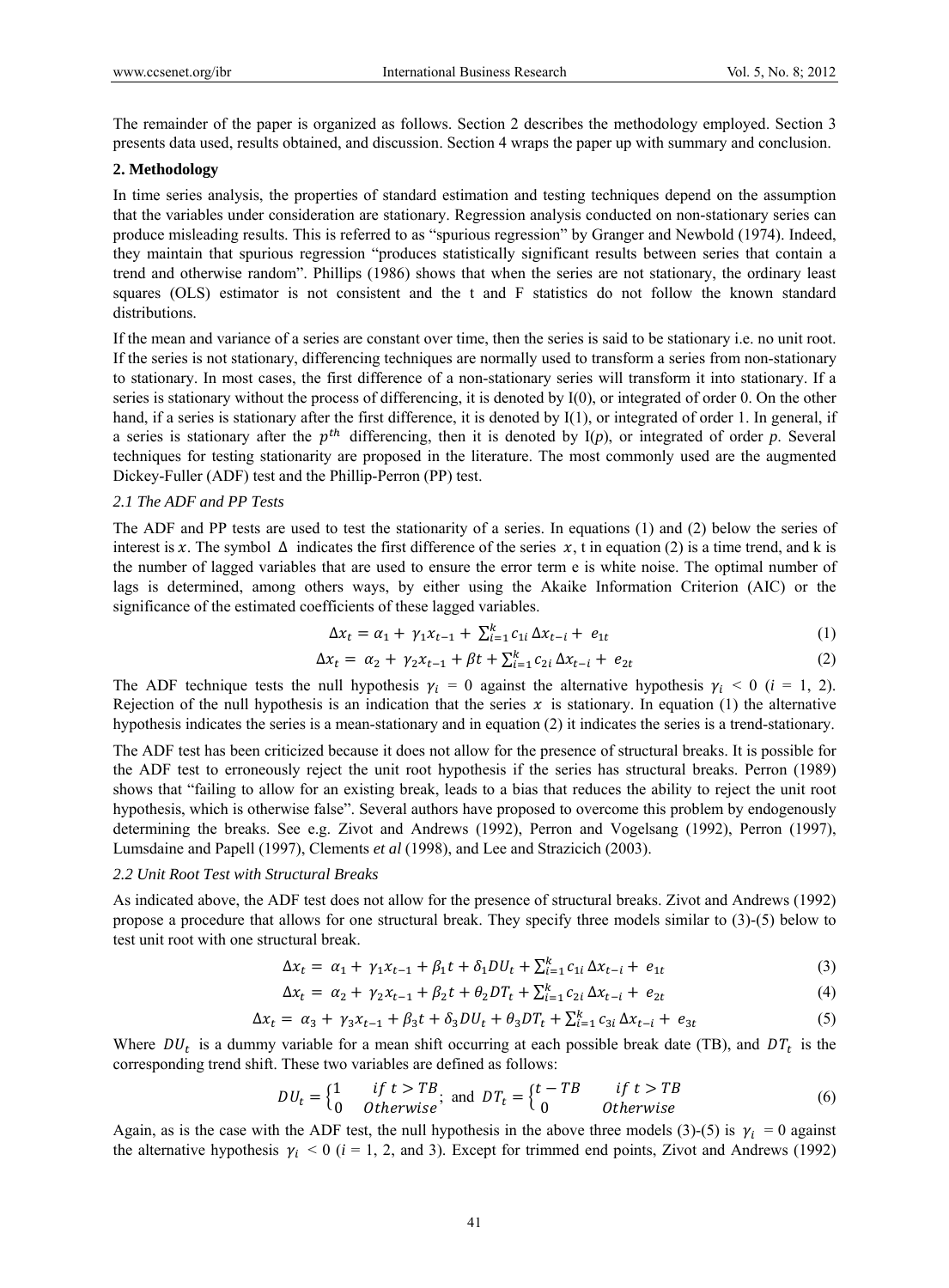regard every date as a possible break date. A regression is run for every possible break date sequentially. The date which corresponds with the least t value of the estimated parameter  $\hat{y}$  is chosen as the break date.

## *2.3 Engle-Granger and Johansen's Cointegration Tests*

The cointegration test simply tests whether a long run relationship exists between the non-stationary series. To carry out the cointegration test using Engle-Granger and Johansen's methods, both series must be integrated of the same order. After verifying that both series are I(1), we carry out the Engle-Granger and Johansen's tests. Engle and Granger (1987) propose estimating, in the first step, an equation of the following form:

$$
y_t = \alpha + \beta x_t + u_t \tag{7}
$$

The second step tests whether the residuals series  $\hat{u}_t = y_t - \hat{\alpha} - \hat{\beta} x_t$  is stationary. In this test, the null hypothesis is "No Cointegration". If the null hypothesis is rejected, then the two series are cointegrated. Alternatively, one can use the Johansen's cointegration test (Johansen, 1991). Johansen's method starts with a vector auto regression (VAR) model of order *k* as follows:

$$
y_t = \gamma + \sum_{i=1}^k A_i y_{t-i} + u_t \tag{8}
$$

Equation (8) can be written as follows:

$$
\Delta y_t = \gamma + \Pi y_{t-1} + \sum_{i=1}^{k-1} \Gamma_i \, \Delta y_{t-i} + u_t \tag{9}
$$

where  $y_t$  is an (mx1) vector of variables that are I(1),  $\Pi = \sum_{i=1}^{k} A_i - I$ , and  $\Gamma_i = -\sum_{j=i+1}^{k} A_j$ . If  $\Pi$  (mxm) is a zero matrix, then there is no cointegration between the variables. If П has a full rank m, then the variables must be stationary. On the other hand, if  $\Pi$  has less than full rank ( $r < m$ ), then there exists (mxr) matrices  $\alpha$  and  $\beta$ (each with rank r) such that  $\Pi = \alpha \beta'$  and  $\beta' y_t$  is stationary.  $\beta$  is the cointegration matrix and  $\alpha$  is the speed of adjustment towards long run equilibrium. The number of cointegrating relationships is equivalent to r. Johansen (1991) proposes two likelihood ratio test methods – the trace test and the maximum eigenvalue test. These are given below.

 $\lambda_{trace} = -n \sum_{i=r+1}^{m} \ln(1-\hat{\lambda}_i)$  and  $\lambda_{max} = -n \ln(1-\hat{\lambda}_{r+1})$ , *n* is the sample size and  $\hat{\lambda}_i$  is the *i*<sup>th</sup> largest canonical correlation between  $y_{t-1}$  and  $\Delta y_t$ .

#### *2.4 The ECM and Granger Causality Test*

Once we have verified that the series have a long run relationship (cointegrated), we can proceed with the ECM. Let the two series under consideration be denoted by  $x_t$  and  $y_t$  then the ECM of the following form can be specified:

$$
\Delta x_t = \alpha_0 + \alpha_1 \hat{v}_{t-1} + \sum_{i=1}^k a_i \Delta x_{t-i} + \sum_{i=1}^k b_i \Delta y_{t-i} + u_t
$$
 (10)

$$
\Delta y_t = \beta_0 + \beta_1 \hat{w}_{t-1} + \sum_{i=1}^k c_i \Delta x_{t-i} + \sum_{i=1}^k d_i \Delta y_{t-i} + u_t \tag{11}
$$

where  $\hat{v}$  and  $\hat{w}$  are the error correction terms.  $\hat{v}$  is the value of the residuals from the regression of *x* on *y* using the OLS estimation method and  $\hat{w}$  is the value of the residuals from the regression of *y* on *x* using the OLS estimation method. These regressions are similar to what we have seen in equation (7) above. According to Engle and Granger (1987), within the ECM formulations (10) and (11), *x* does not Granger cause *y* if  $\beta_1 = 0$ and  $c_i = 0$ ,  $\forall i$ . Similarly, *y* does not Granger cause *x* if  $\alpha_1 = 0$  and  $b_i = 0$ ,  $\forall i$ .

## **3. Data, Results, and Discussion**

In this section the data used is described and the results obtained are presented.

## *3.1 Data*

Data on the government expenditure and the Gross Domestic Product (GDP) is obtained from the United Nations' statistics division. The two variables are measured in US dollars and are expressed in real terms by deflating them by the GDP deflator (base year = 2005).

In this paper we use the per capita real GDP and the share of government expenditure to GDP. These two variables are further transformed into natural logarithm to eliminate any serial correlation that might be present and they are denoted below by Y and G, respectively.

#### *3.2 Results and Discussion*

In this section we display the results of the various tests conducted. Each test uses at least two different methods in order to reach a definite result. To have a feel of the data, the following graph shows the two variables in level and first difference. From the graph it is clear that G and Y are non-stationary and it is also clear that G is mean stationary in first difference and Y is trend stationary in first difference.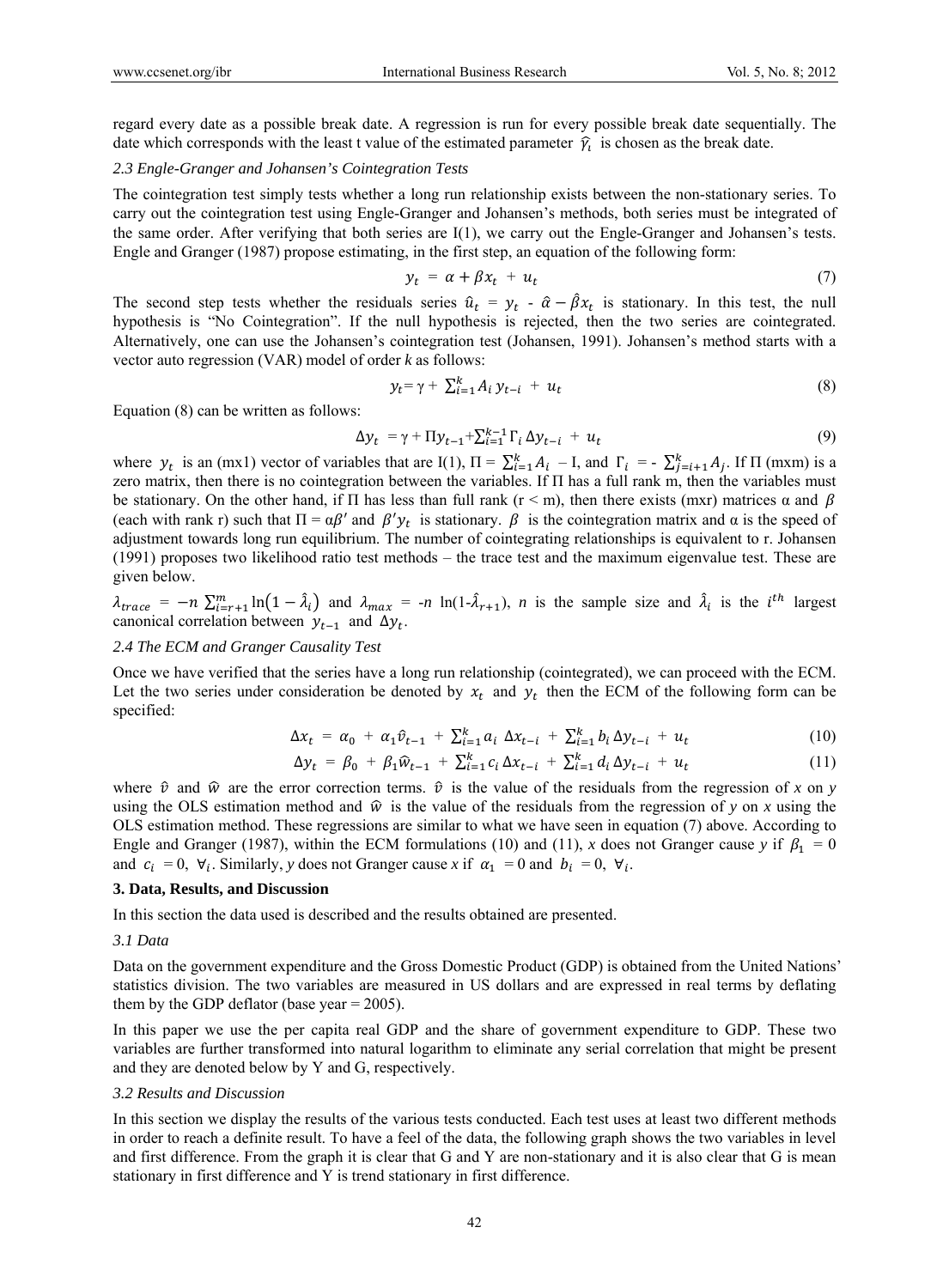

Figure 1. G and Y in level and first difference

## 3.2.1 Unit Root Tests

The results of the three unit root tests considered in the methodology section are shown below. Table 1 displays the results of the ADF and PP tests. The results indicate that the series Y and G are non-stationary at levels but they are stationary when we take the first difference, i.e. both series are I(1). The stationarity results (with intercept and trend) are significant at the 5% level or lower except for ∆Y with intercept.

| Table 1. Augmented Dickey-Fuller (ADF) and Phillips-Perron (PP) Tests |  |  |  |
|-----------------------------------------------------------------------|--|--|--|
|-----------------------------------------------------------------------|--|--|--|

|              | ADF          |                         |               | <b>PP</b>         |  |
|--------------|--------------|-------------------------|---------------|-------------------|--|
| Variable     | Intercept    | Intercept & Trend       | Intercept     | Intercept & Trend |  |
| G            | $-2.6133$    | $-2.5187$               | $-2.5556$     | $-2.4614$         |  |
| ΔG           | $-6.8956$ ** | $-6.8582**$             | $-10.6926$ ** | $-13.6327$ **     |  |
| $\mathbf{v}$ | .2640        | 0.0132                  | 1.4646        | $-0.7317$         |  |
| $\Delta Y$   | $-1.5915$    | $-5.1124$ <sup>**</sup> | $-4.0776$ **  | $-5.6209**$       |  |

*Note:* \*\* (\*) indicates significant at the level of significance 1% or lower (5% or lower).

Table 2 shows the results of the Zivot and Andrews unit root test with one structural break. Again the two series are stationary at the first difference with one break. These results establish the fact the series G and Y are stationary at first difference.

Table 2. Zivot and Andrews Unit Root Test with One Endogenous Structural Break

|            | Intercept |                        |      | Trend                  |      | <b>Both</b>            |  |
|------------|-----------|------------------------|------|------------------------|------|------------------------|--|
| Variable   | TВ        | t-Statistic            | TB   | t-Statistic            | TB   | t-Statistic            |  |
| G          | 2002      | $-4.2051$              | 1996 | $-4.4648$ <sup>*</sup> | 1993 | $-4.6534$              |  |
| $\Delta G$ | 1997      | $-5.0409$ <sup>*</sup> | 1984 | $-4.5962$ <sup>*</sup> | 2001 | $-4.9143$ <sup>*</sup> |  |
|            | 1982      | $-2.7509$              | 1985 | $-3.4024$              | 1983 | $-4.5201$              |  |
| ΔY         | 1995      | $-4.9245$ <sup>*</sup> | 2002 | $-4.1316$              | 1994 | $-4.9296$ <sup>*</sup> |  |

Note: <sup>\*</sup> indicates significant at the level of significance 5% or lower.

The structural break points make sense. The period 1983-1985 witnessed a sharp decline in GDP as a result of natural hazards such as low rainfall and desertification, among other factors. The period 1994-2005 was a period of internal and external imbalances. Measures taken by the government to correct these imbalances resulted in substantial improvements in GDP growth.

#### 3.2.2 Cointegration Tests

After we have verified that the two series Y and G are integrated of order 1, we now proceed to test whether they are cointegrated. Two different tests are conducted: The Johansen's test and the Engle-Granger test. Tables 3 and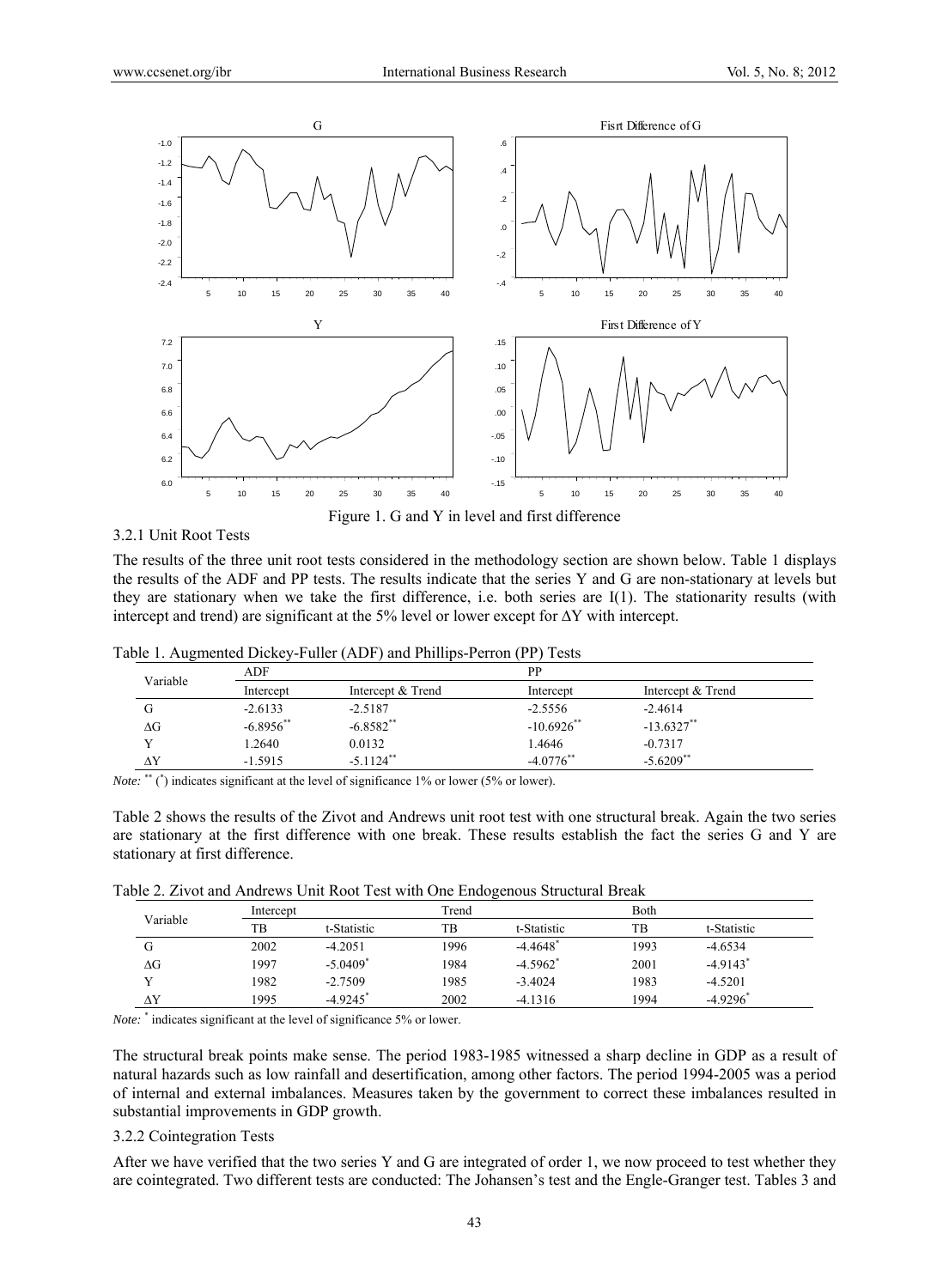4 show the results of Johansen's cointegration test. Both the rank and the maximum eigenvalue tests suggest that there is one cointegrating relationship between G and Y. This indicates there is indeed a long run causal relationship between G and Y. However this test does not indicate the direction of the causality between G and Y.

#### Table 3. Johansen's Cointegration Test – Trace

| Hypothesized No. of CE(s) | Eigenvalue | Trace Statistic | 0.05 Critical Value | Prob. <sup>**</sup> |
|---------------------------|------------|-----------------|---------------------|---------------------|
| None <sup>*</sup>         | 0.416341   | 22.27012        | 18.39771            | 0.0137              |
| At most 1                 | 0.031916   | .265037         | 3.841466            | 0.2607              |

*Note:* \*\*MacKinnon-Haug-Michelis (1999) p-values. The Trace test indicates there is one cointegrating relationship between the two variables.

#### Table 4. Johansen's Cointegration Test – Maximum Eigenvalue

|    | Hypothesized No. of CE(s) | Eigenvalue | Max-Eigen Statistic | 0.05 Critical Value | Prob.** |
|----|---------------------------|------------|---------------------|---------------------|---------|
|    | None <sup>*</sup>         | 0.416431   | 21.00509            | 17.14769            | 0.0131  |
|    | At most 1                 | 0.031916   | 265037              | 3.841466            | 0.2607  |
| -- | $** - - - - - -$<br>$-$   | -----      | .                   |                     |         |

*Note:* \*\* MacKinnon-Haug-Michelis (1999) p-values. The maximum eigenvalue test indicates there is one cointegrating relationship between the two variables.

Table 5. Below shows the Engle-Granger test of Cointegration. The test further confirms the results of the Johansen's cointegration test. The test shows the residuals obtained from the long run relationship are stationary.

## Table 5. Engle-Granger Cointegration Test

| Dependent | Fau-statistic | Prob.  | z-statistic | Prob.  |
|-----------|---------------|--------|-------------|--------|
|           | -4.078398     | 0.0448 | $-23.91429$ | 0.0361 |
| $ -$      | $-2.889211$   | .3531  | $-14.62553$ | 0.2990 |
|           |               |        |             |        |

*Note:* \* MacKinnon (1996) p-values. The Engle-Granger's Cointegration test indicates that the two variables are cointegrated.

Both the Johansen's test and the Engle-Granger test suggest the series are cointegrated. Therefore, we can conclude that there exist a valid long run equilibrium relationship between Y and G. These cointegration tests do not tell direction of the relationship between the variables. The next two sub-sections shed light on the causality between Y and G.

## 3.2.3 The ECM and Granger Causality

We are now in a position to integrate short-run dynamics with long-run equilibrium. Table 6 shows the results of the estimate of the ECM with the dependent variables being ∆G and ∆G. The coefficient of the error correction term EC(-1) is significant at the 5% and 10% levels with the correct negative signs. This suggests the validity of the long relationship between G and Y. The results also suggest Y Granger causes G as the estimated coefficients of ∆Y(-3) and ∆Y(-4) are also significant at the 10% and 5% levels, respectively in the ∆G equation. On the other hand, none of lagged ∆G variables are significant in the ∆Y equation. This suggests that G does not Granger cause Y.

| Variable        | $\Delta G$             | $\Delta \rm{Y}$        |
|-----------------|------------------------|------------------------|
| Constant        | $-0.0294$              | $0.0233**$             |
| $EC(-1)$        | $-0.2537$ **           | $-0.0742$ <sup>*</sup> |
| $\Delta G$ (-1) | $-0.0510$              | 0.0771                 |
| $\Delta G(-2)$  | $-0.1300$              | 0.0655                 |
| $\Delta G$ (-3) | $-0.2755$ **           | 0.0545                 |
| $\Delta G$ (-4) | 0.0474                 | 0.0445                 |
| $\Delta Y(-1)$  | 0.2086                 | $0.2870*$              |
| $\Delta Y(-2)$  | 03058                  | $-0.0352$              |
| $\Delta Y$ (-3) | $-0.7793$ <sup>*</sup> | $0.4600$ **            |
| $\Delta Y$ (-4) | $1.6445$ **            | 0.1615                 |
| $R^2$           | 0.49                   | 0.37                   |

## Table 6. Error Correction Model

*Note:* \*\* (\*) indicates significant at the level of significance 5% or lower (10% or lower). These results indicate Y Granger causes G and G does not Granger cause Y.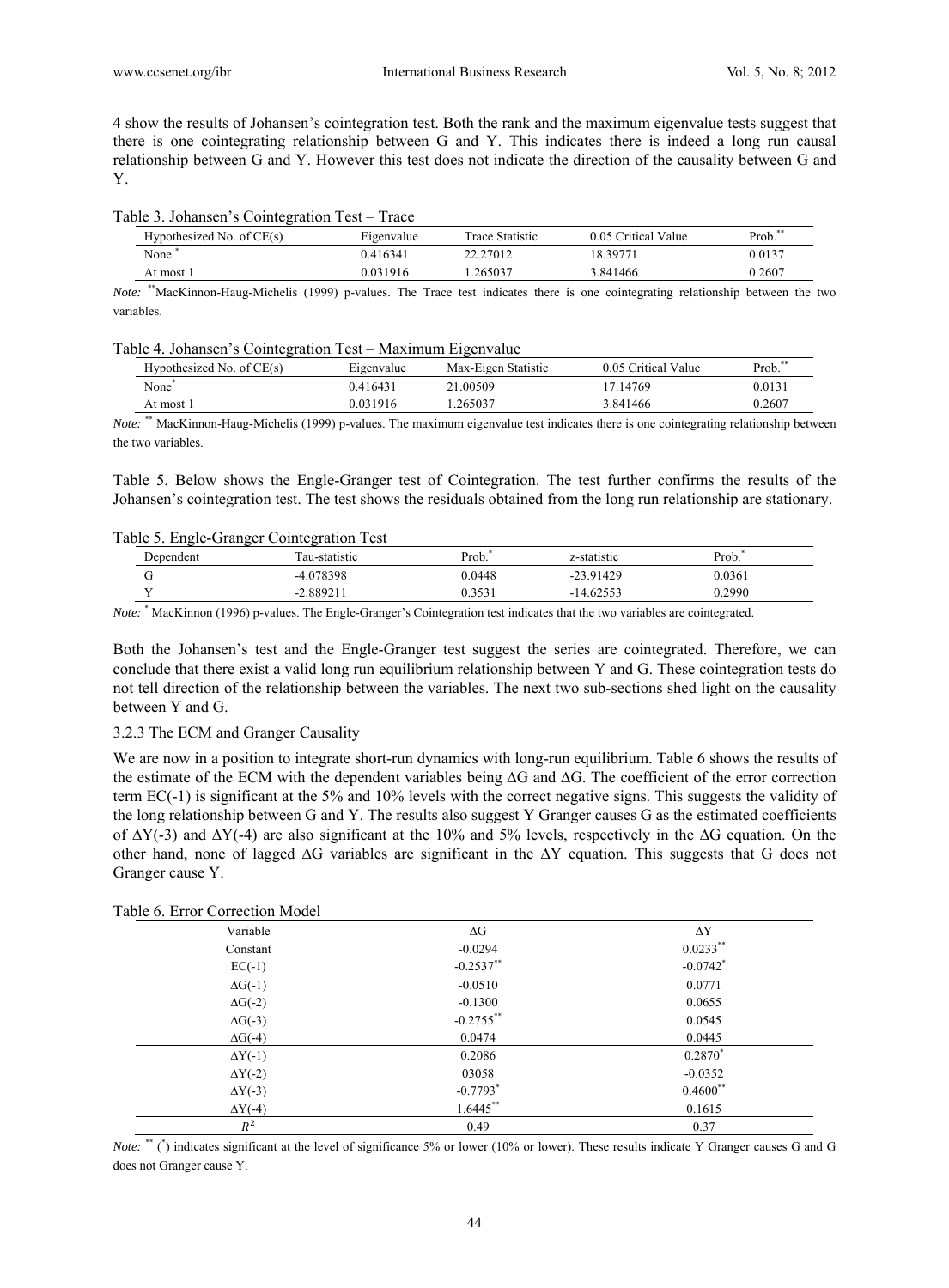## 3.2.4 Bivariate Granger Causality Test

To substantiate the Granger causality test obtained within the ECM above, we also conduct a bivariate Granger causality test. Table 7 shows the result of the pairwise Granger causality test. The test indicates that Y Granger causes G. However, G does not Granger Cause Y. This result, along with results obtained in the ECM, confirm the Wagner hypothesis in the context of Sudan.

| Null Hypothesis            | Obs | F-Statistic | Prob.  |
|----------------------------|-----|-------------|--------|
| Y does not Granger Cause G |     | 2.37293     | 0.0640 |
| G does not Granger Cause Y |     | 0.73205     | 0.6290 |

*Note:* The Granger causality test shows that Y Granger causes G.

#### **4. Summary and Conclusion**

This paper contributes to the empirical literature on the debate about the validity of the Wagner's hypothesis by using time series data from Sudan. The results clearly support the Wagner hypothesis in the context of Sudan for the period considered. The growth of per capita real GDP has unidirectional relationship with the share of government spending to GDP. In an earlier draft of this paper, a similar conclusion was arrived at using the per capita real GDP and the per capita real government expenditure. So, in other words, the Keynesian theory that increases in government spending result in increases in GDP is not supported by the data from Sudan. Policymakers should be careful about adopting public spending as a policy tool to stimulate the economy.

## **Acknowledgements**

I acknowledge and appreciate useful comments by two anonymous referees. Any remaining errors are my responsibility.

## **References**

- Barro, R. J. (1991). Economic Growth in a Cross Section of Countries. *Quarterly Journal of Economics, 106*(2), 407-43. http://dx.doi.org/10.2307/2937943
- Dickey, D. A., & Fuller, W. A. (1981). Likelihood Ratio Statistics for Autoregressive Time Series with a Unit Root. *Econometrica, 49*(4), 1057-72. http://dx.doi.org/10.2307/1912517
- Engle, R. F., & Granger, C. W. J. (1987). Co-integration and Error Correction: Representation, Estimation, and Testing. *Econometrics, 55*, 251-76. http://dx.doi.org/10.2307/1913236
- Ghali, K. H. (1997). Government Spending and Economic Growth in Saudi Arabia. *Journal of Economic Development, 22*(2), 165-172.
- Granger, C. W. J. (1988). Some Recent Developments in a Concept of Causality. *Journal of Econometrics, 39*, 199-211. http://dx.doi.org/10.1016/0304-4076(88)90045-0
- Granger, C. W. J., & Newbold, P. (1974). Spurious Regressions in Econometrics. *Journal of Econometrics, 2*(2), 111-20. http://dx.doi.org/10.1016/0304-4076(74)90034-7
- Griger, K. B., & Tullock, G. (1987). An Empirical Analysis of Cross-National Economic Growth, 1950-1980. *Working Paper*, California Institute of Technology.
- Hsieh, E., & Lai, K. S. (1994). Government Spending and Economic Growth: the G-7 Experience. *Applied Economics, 26*, 535-42. http://dx.doi.org/10.1080/00036849400000022
- Johansen, Soren. (1991). Estimating and testing cointegration vectors in Gaussian vector autoregressive models. *Econometrica, 59*, 1551-80.
- Kormendi, R. C., & Meguire, P. G. (1985). Macroeconomic Determinants of Growth: Cross Country Evidence. *Journal of Monetary Economics, 16*(2), 141-63. http://dx.doi.org/10.1016/0304-3932(85)90027-3
- Landau, D. (1983). Government Expenditure and Economic growth: a Cross-Country Study. *Southern Economic Journal, 49*, 783-92. http://dx.doi.org/10.2307/1058716
- Lee, J., & Strazicich, M. C. (2003). Minimum Lagrange Multiplier Unit Root Test with Two Structural Breaks. *The Review of Economics and Statistics, 85*(4), 1082-89. http://dx.doi.org/10.1162/003465303772815961
- Perron, P. (1989). The great crash, the oil price shock, and the unit root hypothesis. *Econometrica, 57*, 1361-401. http://dx.doi.org/10.2307/1913712